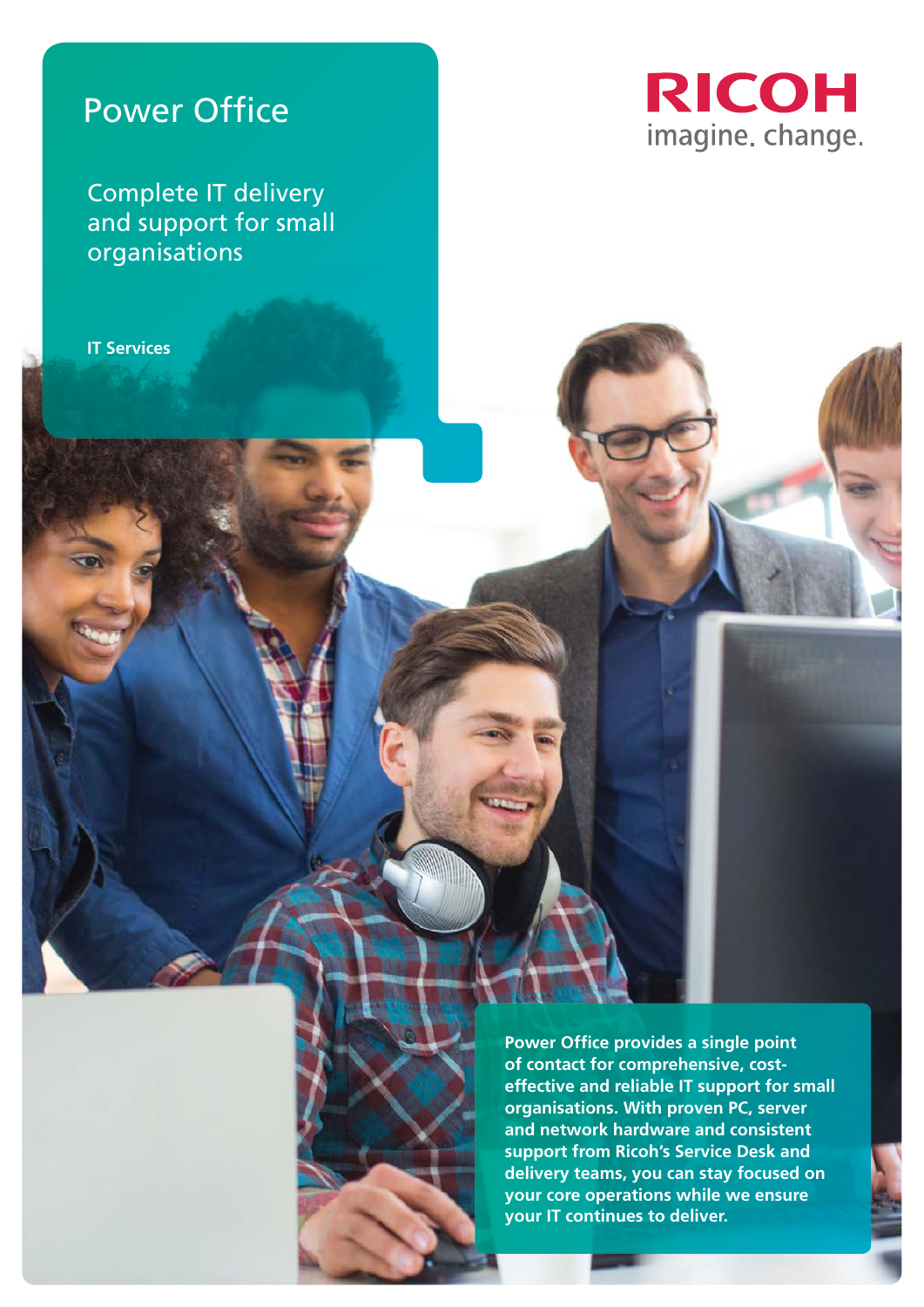

### Eliminate your IT challenges

For small organisations, high-performing IT is key to remaining agile and responding effectively to customer demands. But without the dedicated resources of larger organisations it can be difficult to effectively maintain your IT infrastructure and keep track of technology developments.

Power Office from Ricoh offers a complete solution to your hardware, software and support requirements. Designed specifically to meet the IT needs of small organisations,

#### Easy-to-manage IT costs

**Power Office makes it easy to ensure your IT is up-to-date without the need for prohibitive upfront investment or in-house technical expertise. Instead, Ricoh can deliver all the PC, server and network hardware, software and support your organisation needs, for a transparent, predictable service charge.**

**A choice of two packages within Power Office, PLUS and TOTAL, makes it even easier to control the cost of your IT. Ricoh's extensive local and international service network ensures we can provide consistent, standardised support if you operate multiple branches, and scale up our support to meet your needs as they grow.**

Power Office enables you to quickly get up and running with proven, standardised PC, server and network hardware, proactive performance monitoring and maintenance and prompt incident response from Ricoh's Service Desk.

With Ricoh committed to taking your IT problems away and ensuring the performance of your infrastructure, you can be more efficient and focused on running your organisation.

# Simple, high-performing IT

**With Power Office, all PC, server and networking maintenance and troubleshooting issues can be handled by Ricoh as part of a service package that is based on the particular needs of your organisation. You benefit from consistent, accountable support for your IT infrastructure with no unexpected additional costs.**

**For even greater simplicity, our TOTAL package provides standardised, high-quality PC, server and/or network hardware to maximise the performance and reliability of your IT.** 

#### Access to trusted IT support

**Power Office provides direct access to Ricoh's technical expertise and proven, best-in-class service processes, developed from our experience of delivering IT support locally and internationally. Our Service Desk capabilities ensure you always have a single, reliable point of contact for incidents and Requests, and our extensive network of service engineers means that help is always close at hand.**

**Our team is committed to the continuous optimisation of your IT, and can provide consultancy on opportunities for additional improvement. To further support the performance of your infrastructure, Power Office includes powerful remote monitoring capabilities for detailed, responsive tracking of your infrastructure. This enables our engineers to proactively identify potential issues before they arise, ensuring your IT continues to run smoothly. We continuously track the support we deliver against stringent service level agreements (SLAs), reinforced by our regular, transparent reporting processes.**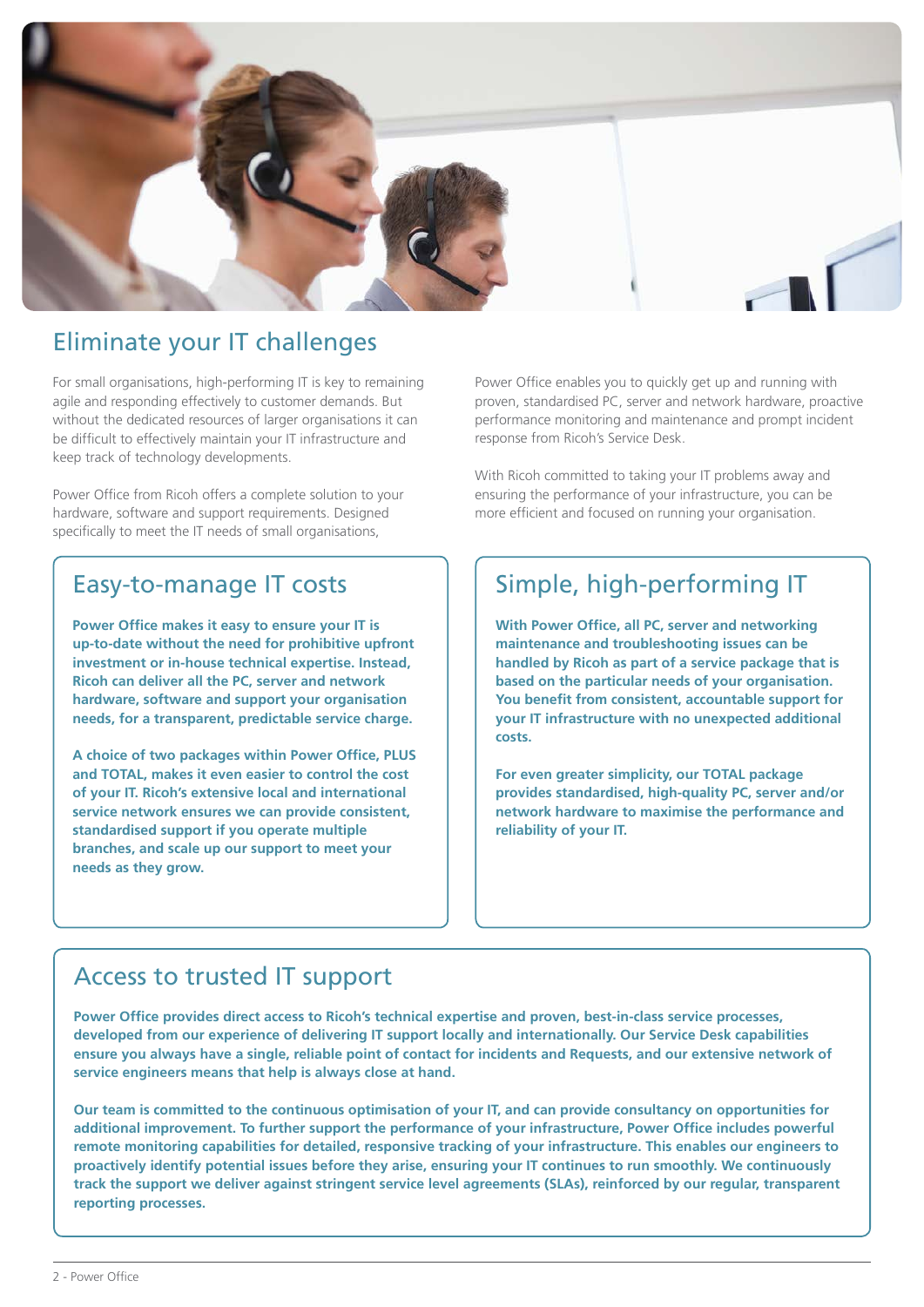

### Support that's right for your organisation

Power Office offers a choice of two packages for your IT that can cover PC, server and network infrastructure, depending on your specific needs and priorities.

To help you get the right support, we can provide an initial assessment of your current IT capabilities and challenges. Based on the findings, we will determine the right package to address your needs. Throughout the contract lifecycle, we are committed to the continuous enhancement of your IT infrastructure and the support we deliver. Our consultants will conduct regular assessments of your IT performance and the changing requirements of your organisation to ensure we continue to deliver optimal support.

Both our packages are based on a predictable charge per device, enabling costs to be closely controlled.

PLUS provides cost-effective monitoring and support services to ensure your IT infrastructure continues to perform. Ricoh engineers proactively ensure that your existing hardware and software is maintained and supported.

TOTAL provides all the services in the PLUS package with the addition of PC, server and/or network hardware provision. This provides a comprehensive, simple and effective way to upgrade and standardise your IT to ensure optimal performance and support.

As well as supporting on-premise PC and server infrastructure, Power Office can also provide access to Ricoh's powerful cloud computing services. These services enable additional application resources to be deployed quickly and effectively, managed as part of your overall IT environment.

#### **PLUS (Managed IT Services)**



Proactive monitoring & support to ensure PC equipment continues to perform



Server PC Server Network Devices and Devices of the Server

Proactive monitoring & support to ensure high performance from server equipment



Network Device

Proactive monitoring & support to ensure continued high performance from network devices

### Key Benefits

- Full support for your IT infrastructure
- Reduce the cost of delivering, maintaining and supporting your IT
- Increase control over IT expenditure with transparent, predictable charges
- Ensure higher-performing, more consistent IT with proven equipment and support
- Eliminate the need for in-house technical expertise and upfront investment in new resources
- Simplify IT management using Ricoh as a single, dependable point of support
- Consultancy on how to optimise IT performance provided initially and throughout the contract lifecycle

#### **TOTAL (Managed IT Services & Hardware)**



In addition to PLUS, TOTAL supplies standardised PC hardware & software with on-site deployment



In addition to PLUS, TOTAL supplies proven server equipment with on-site deployment



In addition to PLUS, TOTAL supplies high-performing network devices with on-site deployment

#### **Figure 1: Breakdown of Ricoh's PLUS and TOTAL packages**